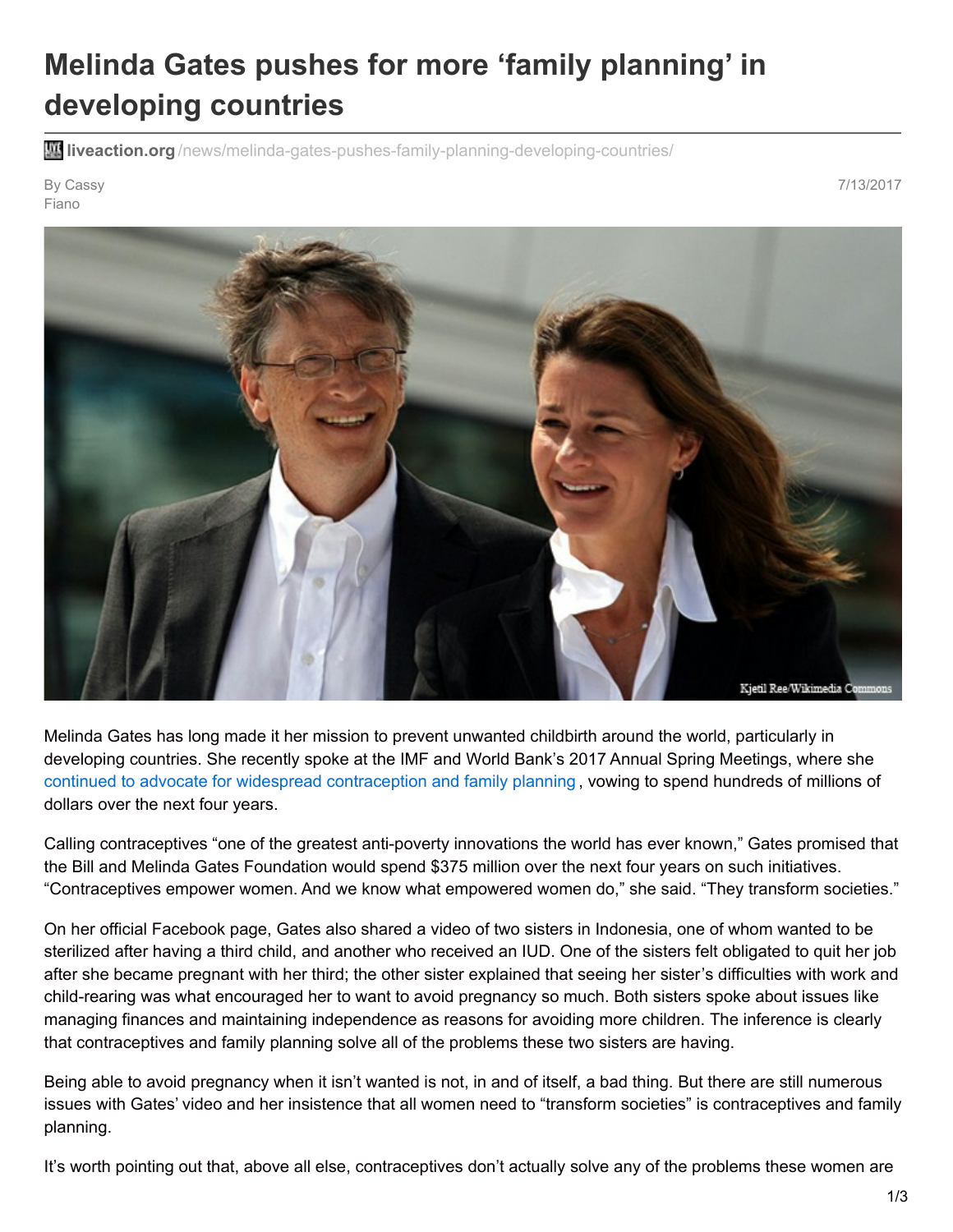facing. In many cases, women are still forced to choose between their children and their careers, and many women still live in poverty. Melinda Gates could be working to help address those issues; she could be helping to institute affordable day cares for women in developing countries, give them job opportunities, or advocate for better maternity leave. Instead, she tells them that not having children is what will "fix" everything, and meanwhile, the anti-woman state of affairs continues on as usual.

Some have argued that this is nothing more than a form of both colonialism and racism, with a bias against poor people living in African and Asian countries. Rather than trying to improve the lives of these women, Gates is instead trying to prevent them from having children, a mindset that should give most people pause. It should be noted that efforts to prevent childbirth are not always [appreciated](https://www.americamagazine.org/politics-society/2017/07/11/nigerian-calls-wests-imposition-abortion-cultural-supremacy?utm_content=bufferf4b6c&utm_medium=social&utm_source=facebook.com&utm_campaign=buffer) by people in such countries.

Uju Ekeocha is a biomedical scientist and the founder of Culture of Life Africa, a U.K.-based pro-life group, and she frequently speaks out against wealthy countries and organizations funneling money into poor African countries to promote abortion. "In all my work with African countries, I don't know of any which is screaming, 'Come and help us, we have this abortion crisis,'" she said. "But a lot of Western countries, in this spirit of cultural supremacy, are still trying to impose abortion in this



way." It's a sentiment echoed by Dr. Anthony Cole, chairman of the Medical Ethics Alliance.

"The real need of women and their babies is for safer obstetrics, especially in developing countries," Cole said. "The constant call for more contraception and, where that fails, abortion … makes no significant contribution to providing safe care during pregnancy and delivery. The real need worldwide is for trained birth attendants supported by midwives and obstetricians."

Ekeocha spoke out during the Family Planning Summit in London, co-hosted by the British government alongside the Bill & Melinda Gates Foundation and the U.N. Population Fund. (It was at this summit that Gates made her remarks about contraceptives and family planning "empowering" women.) "They need to go back to the integral care of the person, where they were thinking of the Africans not as people who they can colonize culturally and impose their new views and values on them, but as a people who have their own views and values," Ekeocha explained. "What Africans want more than anything is for women to give birth safely… in a lot of these countries they can't even get the most basic health care."

But Melinda Gates isn't advocating for abortion, some might claim. She's talking about greater access to contraceptives — but is she?

The reality is that the Bill and Melinda Gates Foundation does, in fact, fund [pro-abortion](https://www.liveaction.org/news/fact-check-does-the-gates-foundation-fund-abortion/) groups, and the foundation has allied itself with organizations that are directly involved not only in [abortion](http://abortionprocedures.com/?__hstc=61024563.9bd8c939e600cbad98cd32edf3ab7840.1499916528441.1500214767652.1500218938642.3&__hssc=61024563.2.1500218938642&__hsfp=1901320167), but in coercion. The U.N. Population Fund, for example, helped set up China's one-child policy, which led to countless forced abortions. The foundation has also given millions to the International Planned [Parenthood](http://liveaction.org/abortioncorporation) Federation and Marie Stopes International, both abortion providers, with much of the giving focused on countries in Africa, Asia, and Central America. Conferences hosted by the foundation have also frequently revolved around abortion and promoting access to it in developing countries. In addition to promoting a pro-abortion agenda, the Gates Foundation is also known to promote [abortifacients.](https://www.liveaction.org/news/gates-foundation-pours-120-million-pushing-abortifacients/)